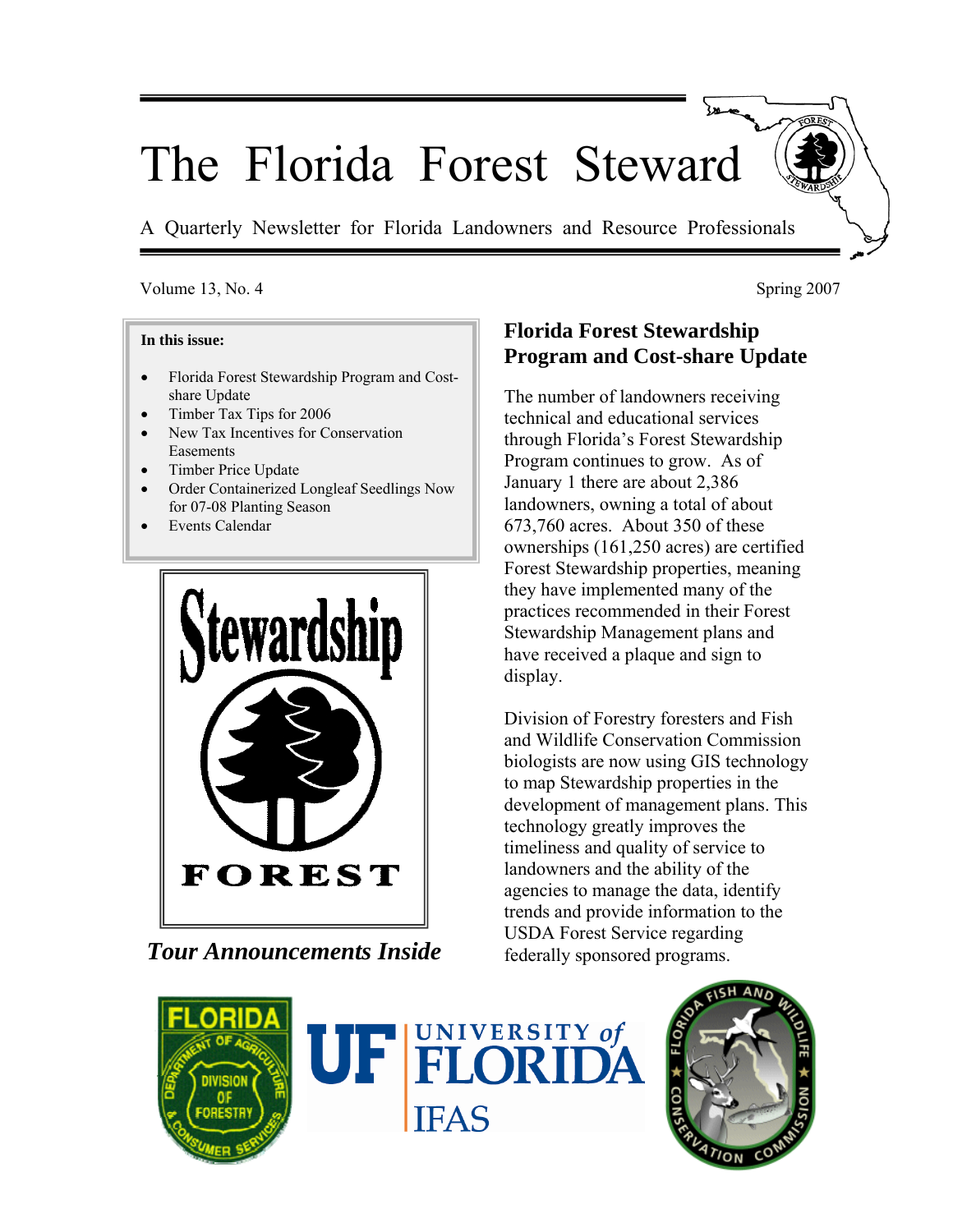#### **Welcome David Smith, new DOF Conservation Programs Manager**

We welcome David Smith, Division of Forestry Conservation Programs Manager, to Florida's Forest Stewardship team. His forest management experience over the last 20 years or so has been in both the private and public sectors. He managed timberlands for Georgia Pacific Corporation, Packaging Corporation of America and Bowater Corporation in Florida, Alabama, Tennessee and Georgia. He was also employed by the Florida Division of Forestry as the Conservation Reserve Program Forester in the western Panhandle of Florida in 1988. David was born and raised in the Pensacola area of Florida and is glad to return to his native state. His family roots run deep in the farm and forest lands of northern Escambia County. Both parents grew up on farms near Byrneville, FL raising cotton, grain, livestock, pecans and other crops. Talking about his return to Florida from other positions in the region he said, "Some of my fondest childhood memories are of hunting, fishing and exploring the woods, streams and rivers of the Florida Panhandle. With that background, pursuing a career in forest land management and returning to Florida was in my blood (in spite of my ramblings throughout the South!)".

#### **Cost-share program update**

FLEP and FLRP: Sign-ups for the Forest Land Enhancement and Forest Land Recovery Programs have ended and requests for cost-share funds exceeded available funding in both programs. FLEP cost share requests were almost 3 times greater than available funds. FLRP requests slightly exceeded funds.

CRP: There is a continuous Conservation Reserve Program (CRP) signup underway for the Longleaf Pine Initiative. The initiative covers cost sharing for planting seedlings and an annual rent agreement. To be eligible, land must be located in the National Longleaf Pine Conservation Priority Area (historic range of longleaf pine forests, which includes most of Florida) and must be capable of being restored to a viable ecosystem. Sign-up began Dec. 1, 2006 at local FSA offices and runs continuously until the 250,000-acre goal is met, or Dec. 31, 2007, whichever comes first. Refer to the USDA Farm Service Agency website for more details at:

http://www.nrcs.usda.gov/programs/crp/.

Emergency Forestry CRP (EFCRP) signup has ended. This program only applied to damage from the 2005 hurricane season (for Florida -- Wilma, Dennis & Katrina). Only Escambia, Santa Rosa & Walton counties had offers. Offers are being processed by the Farm Service Agency.

EQIP: The Environmental Quality Incentives Program (EQIP) provides a voluntary conservation program for farmers and ranchers that promotes agricultural production and environmental quality as compatible goals. EQIP offers financial and technical help to assist eligible participants install or implement structural and management practices on eligible agricultural land. These practices and initiatives are new for 2007:

Tree Planting: A minimum of 20 acres and maximum of 200 acres per contract will be allowed under this practice. Cost share assistance for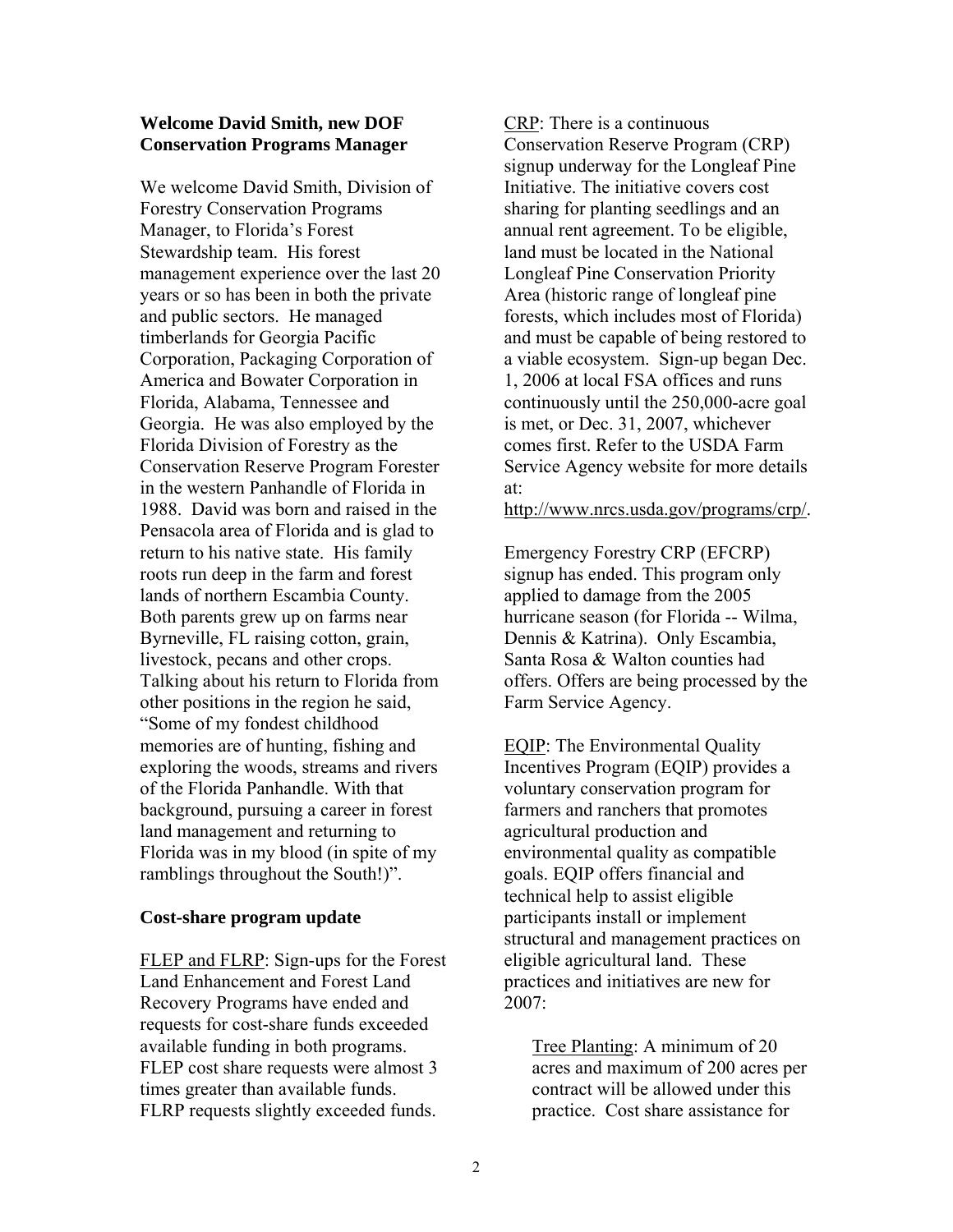this practice is available under the following criteria:

- The applicant is willing to plant longleaf pine seedlings on an 8 x 12 spacing or wider (in approved counties) AND agree to prescribe burn same acres on a 2 to 3 year rotation to benefit wildlife and improve diversity.
- All Class III or greater cropland (which require complex or intensive cultivation practices) will be converted to permanent cover (trees).
- The applicant is willing to plant pine seedlings (longleaf, slash, loblolly, etc.) in low density (8'x12' or wider) AND establish permanent firebreaks around stand AND establish 10% of stand in openings to benefit wildlife and improve diversity.

Invasive Plant Control: Plant species such as cogongrass, tropical soda apple and climbing fern can have devastating effects on Florida's pasture and forest land. Once these non-native plants invade an area, they rapidly decrease the quality and quantity of forage and cropland available which leads to environmental damage and economic loss. To conserve these important natural resources, Florida NRCS has made it a state priority to reduce the presence of Category I invasive plant species on our cropland, pasture and forestlands through EQIP funds.

For more information about EQIP and other USDA cost-share programs, contact your local USDA Service

Center. Find your local number at: http://offices.sc.egov.usda.gov/locator/app.

# **Timber Tax Tips for 2006**

Filling the shoes of Larry Bishop, former USDA Forest Service Taxation Specialist, is Linda Wang. John Greene is still in the USDA Research Forester position and coauthors the USDA Forest Service's Tax Tips for Forest Landowners for the 2006 Tax Year (Management Bulletin R8-MB 128), from which this information is summarized. The full version of this bulletin is available at sref.info/spotlight/taxtips2006link.

This summary is not exhaustive and we strongly recommend consulting other sources for a more comprehensive treatment of topics that may be particularly important to you. This information is current as of December 1, 2006, and supersedes USDA Forest Service Management Bulletin R8-MB 126. Some useful on-line resources are provided at the end.

## **Your Basis and Tax Records**

Your basis is your investment in timber and forest land. The original cost of purchased timberland, or the value of inherited land, should be allocated proportionally to land, timber, and other capital assets. The fair market value of inherited forest land should be allocated similarly but keep in mind that the fair market value of inherited property is usually higher than the descendant's basis in it resulting in a step-up in basis. Adjust the basis up for new purchases or investments and down for sales or disposals. Keep good records, including a written management plan with a statement that you are growing timber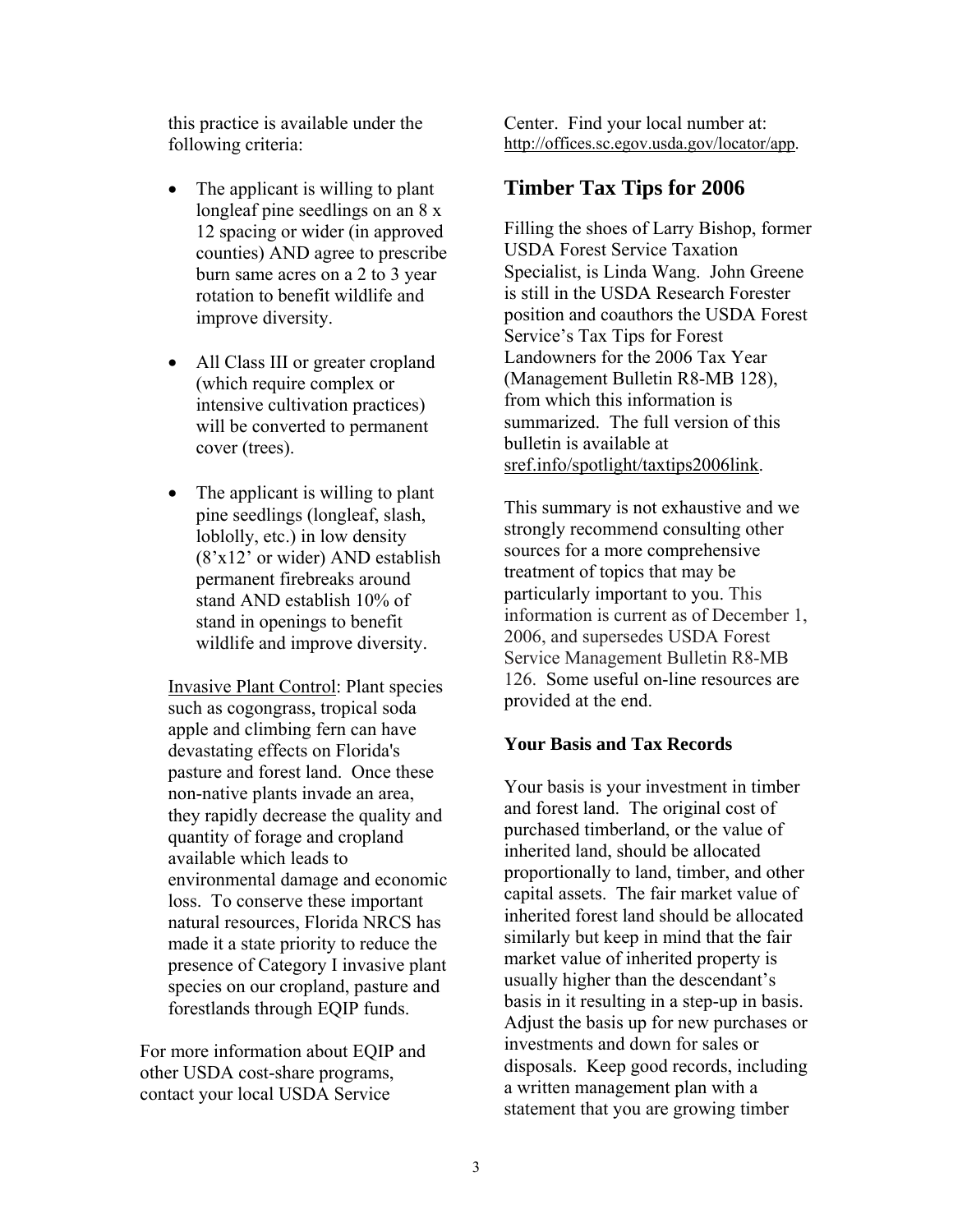for profit, a map of your property, and documents supporting current deductions six years beyond the date the return is due.

## **Reforestation Tax Incentives**

You can deduct outright the first \$10,000 spent on qualifying reforestation expenses and amortize all additional amounts over 84 months (8 years due to accounting convention). The reforestation provisions apply to both the cost of establishing a plantation and practices which promote natural regeneration. They also apply to reforestation expenses reimbursed under an approved cost-share program if you included the payment in your gross income (more details on this under "Cost-share Payments" below). To qualify, the reforested tract must be at least one acre in size, located in the U.S. and held to produce commercial timber products. Individual taxpayers, estates, partnerships and corporations are eligible for both the deduction and amortization provisions.

## **Cost-share Payments**

All of the cost-share payments received in 2006 under any of the Federal or State cost-share programs must be reported. If the program qualifies for exclusion you can either include the payment in your gross income and make full use of beneficial tax provisions or calculate and exclude the excludable amount.

The excludable amount of a qualifying cost-share payment is the present value of the greater of \$2.50 times the number of affected acres or 10% of the average annual income from the affected acres over the last 3 years. The process for calculating this amount is described in

detail in the full version of the Tax Tips bulletin linked above. If you decide to exclude, you must attach a statement to your return that states specifically what cost-share payments you received, that you choose to exclude some or all of them, and how you determined the excludable amount. Cost-share programs approved for exclusion by the IRS include the Conservation Reserve Program, Forest Land Enhancement Program, Wetlands Reserve Program, Environmental Quality Incentive Program, and the Wildlife Habitat Incentive Program.

The only way to determine whether it benefits you more to include a cost-share payment as gross income or exclude the excludable amount is to figure your tax both ways.

## **Timber Management Expenses**

You can choose either to deduct the annual expenses for maintaining and managing your timber or capitalize them. In most cases you are better off to deduct management expenses on your return for the tax year they are incurred.

The passive loss rules determine what expenses you can deduct and where you take the deduction. Under the rules you can be classified in 1 of 3 categories:

1. Materially participating in a trade or business: You are materially participating if your involvement is regular, continuous, and substantial. If you meet this qualification, deduct management expenses, including property taxes and interest on debts, on Form 1040 Schedule C against income from any source. You must show material participation with thorough records. Keep records of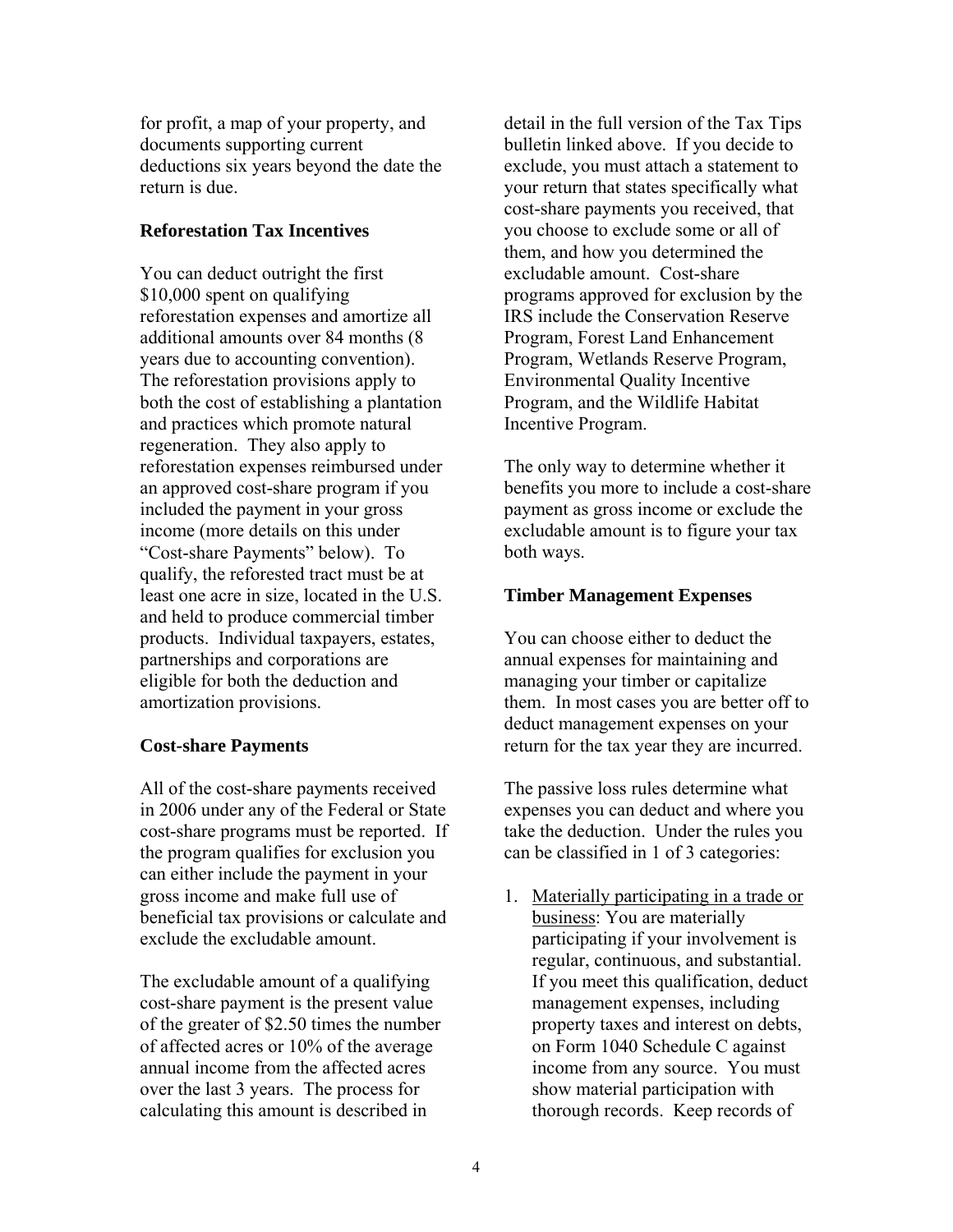all business transactions related to managing your timber stands and other business activities such as landowner meetings. Odometer readings to and from landowner meetings, canceled checks for registration fees, and copies of meeting agendas are some examples of documentation of meeting attendance.

- 2. Passive participant in trade or business: If you don't meet the qualifications for material participation, deduct management expenses, property tax and interest expenses on Form 8582. These expenses are deductible only to the extent that their combined total does not exceed your income from passive activities for the year, although any unused amount can be carried forward to future years.
- 3. Investor: If you are an investor, deduct property taxes against income from any source, and interest on debt.

If it is not to your advantage to itemize deductions you should capitalize these expenses. Keep in mind that you cannot capitalize expenses in any year your property is productive. Forest land is productive in any year that it produces income, including that from a hunting lease or other non-timber source.

#### **Timber Sales**

Under current law, revenue from standing timber sold lump-sum or payas-cut basis generally qualify as a longterm capital gain (if you have met the 12-month holding requirement – owned the timber for one year before it was cut). Capital gains are not subject to the self-employment tax, as is ordinary income. When you sell timber you can take a *depletion deduction* against the gross sale proceeds. The deduction is computed this way: (total basis in your timber account / total volume just before the sale) x number of units sold. File a Form T in years that you claim a timber depletion deduction, acquire land, perform reforestation or silvicultural activities or have changes in land ownership.

#### **Timber Losses**

A casualty loss must result from an event that is identifiable, damaging to the property, and sudden or unexpected or unusual in nature (e.g., wildfires and storms). Losses resulting from drought or beetles do not qualify for a casualty loss deduction but may qualify for a non-casualty loss. Your claim for casualty and non-casualty losses cannot exceed the adjusted basis minus any insurance or other compensation.

#### **Hurricane Relief Provisions**

Cost-share payments from the 2005 agricultural disaster recovery programs - - Emergency Watershed Protection, Emergency Conservation and Emergency Forestry Conservation Reserve Programs -- are approved for exclusion from gross income.

Congress passed laws establishing Gulf Opportunity Zones for the counties/parishes on the Gulf Coast affected by the 2005 Hurricanes. Provisions for these Zones in Florida include an increase in the reforestation deduction and enhanced deductions for net operating losses. See the GO Zone Guide Web site at www.gozoneguide.com for details.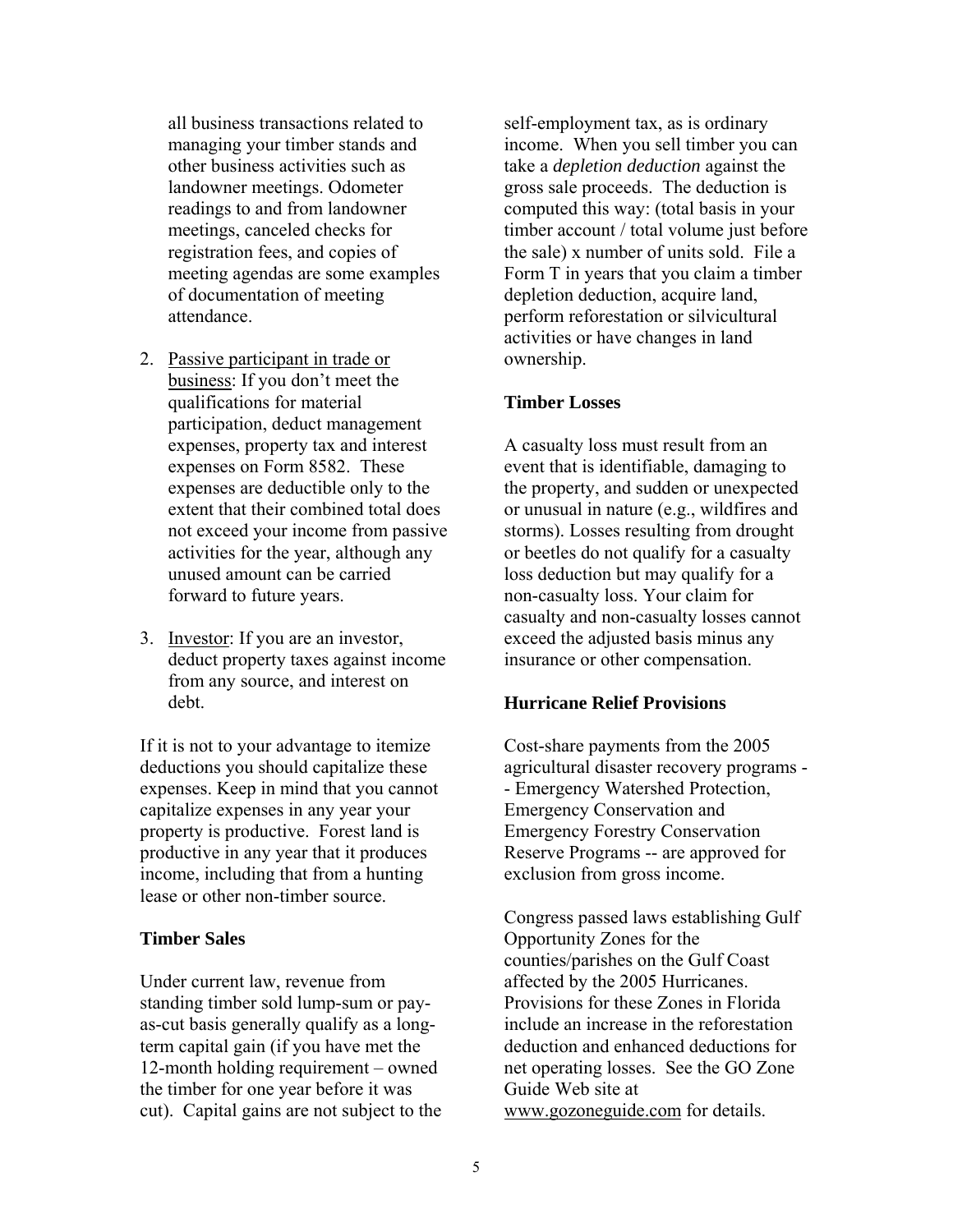## **Conclusion**

Proper tax planning is a tedious but important part of timberland management. We strongly recommend contacting a professional tax advisor to help you with this task if you are uncertain of the procedures.

## **Timber Tax Resources on the Internet**

See the **National Timber Tax Web Site** for a comprehensive treatment of timber taxes at www.timbertax.org.

IRS publications and forms are available at www.irs.gov.

# **New Tax Benefits for Landowners Donating Conservation Easements in 2007**

On August 17, 2006 the President signed the Pension Protection Act which increased the tax benefits to landowners donating conservation easements. The legislation allows:

- A conservation agreement donor to deduct up to 50% of their adjusted gross income in any year;
- Qualifying farmers and ranchers to deduct up to 100% of their adjusted gross income; and
- Donors can take deductions for their contribution over as many as 16 years.

These changes allow many landowners to deduct much more than they could under the old rules. A "qualified farmer or rancher" is a defined term that means a taxpayer whose gross income from the business of farming (as defined under Section  $2032A(e)(5)$  of the tax code) is greater than 50% of the taxpayer's gross

income for the taxable year in which the conservation easement is donated.

For example, the fair market value of a landowner's donated conservation easement is \$500,000 and the terms of the easement assure that the land will remain available for agriculture use. If the landowner qualifies as a farmer and has an adjusted gross income of \$80,000, then the charitable deduction for the year of the transfer is \$80,000 (100% of \$80,000). This leaves \$420,000 (\$500,000 - \$80,000) to carry over for about the next 6 years (5 years x  $$80,000/\text{year} = $400,000$ ; in the 6th year, \$20,000 can be deducted). Thus, in this example, the taxpayer will have zero federal taxable income for six years plus \$20,000 deducted from the seventh year.

If a charitable deduction limitation exists, taxpayers can make donations over several years to overcome this limitation. However, the outlined tax incentives will only apply for land donated in 2006 and 2007, unless the law is extended. For more resources on these new tax incentives, see the Land Trust Alliance Web site at http://www.lta.org/publicpolicy/tax\_ince ntives\_updates.htm.

#### **References**

Anon. 2006. New Federal Law Gives Better Tax Break for Conservation Agreements to Save Farms and Other Rural Lands. Fact Sheet, Conservation Trust for Florida, Inc. Gainesville, FL.

Main, M., K. Annisa and M. Hostetler. 2006 (rev). Conservation Options for Private Landowners in Florida. CIR 1441. Coop. Ext. Serv., IFAS, University of Florida, Gainesville, FL. 26p.